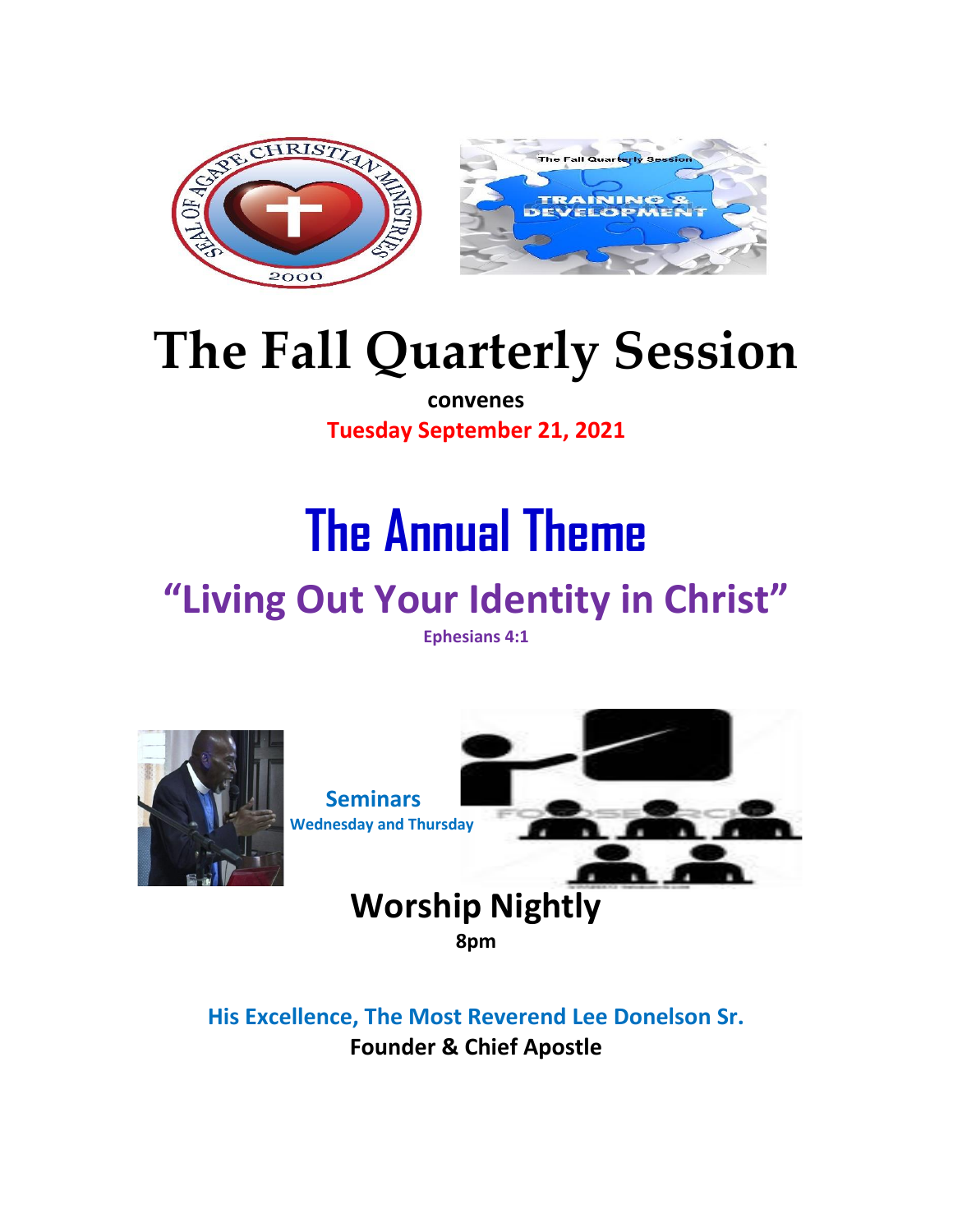#### **The Annual Theme Cliff-Notes**

*"Living Out Your Identity in Christ"* **Ephesians 4:1**

"Therefore I, the prisoner of the Lord, implore you to walk in a manner worthy of the calling with which you have been called, (NASB)."

#### **Commentary of the Text**

*Therefore* is a term of conclusion. In context, Paul is saying that you Gentiles have been blessed with every spiritual blessing. You were once spiritually dead in your sins but are now alive in Christ. You once were far off from Christ, country (citizenship), covenant of promise, hope and God, but now you have been brought near by the blood of Christ, who is your peace and Who has broken down the enmity between you and the Jews, making you both into one body or one new man, both now being reconciled to God because Christ put to death the enmity on the Cross. Furthermore you are no longer strangers and aliens, but are in the family of God, are a building of God, a holy Temple of God and a dwelling of God. Not to mention that you are fellow heirs, fellow members of the body and fellow partakers of the promise. And beside all these spiritual blessings, I have prayed for you to be enlightened to these truths and to be empowered by the Spirit. So you have the truth and you have the power. **Now walk worthy of this high calling in Christ Jesus!**

*Therefore* marks the transition from positional to practical truth, from principle to practice. Right practice must always be based on right principle. It is impossible to have a Christian life—style without knowing the realities of the life that Christ has provided.

Someone has said that at this juncture Paul turns from the credenda of the things to be believed to the agenda of the things to be done. **Belief** always precedes **behavior**. The Christian life is not based on ignorance but knowledge, and the better we understand Bible **doctrine**, the easier it is to obey Bible **duties**. When people say, "Don't talk to me about doctrine--- just let me live my Christian life!" they are revealing their ignorance of the way the Holy Spirit works in the life of the believer. We must **think** rightly if we are to **act** appropriately. On the other hand if we think wrongly, our actions will end up being wrong no matter how sincere (or how right we think) or wrong thinking!

In chapter one of Ephesians we study the most wonderful story ever heard..... the story of how GOD provided redemption in CHRIST. In chapter two we learned that believers are a living organism… the church is made up of born again persons, members of the most wonderful body ever known.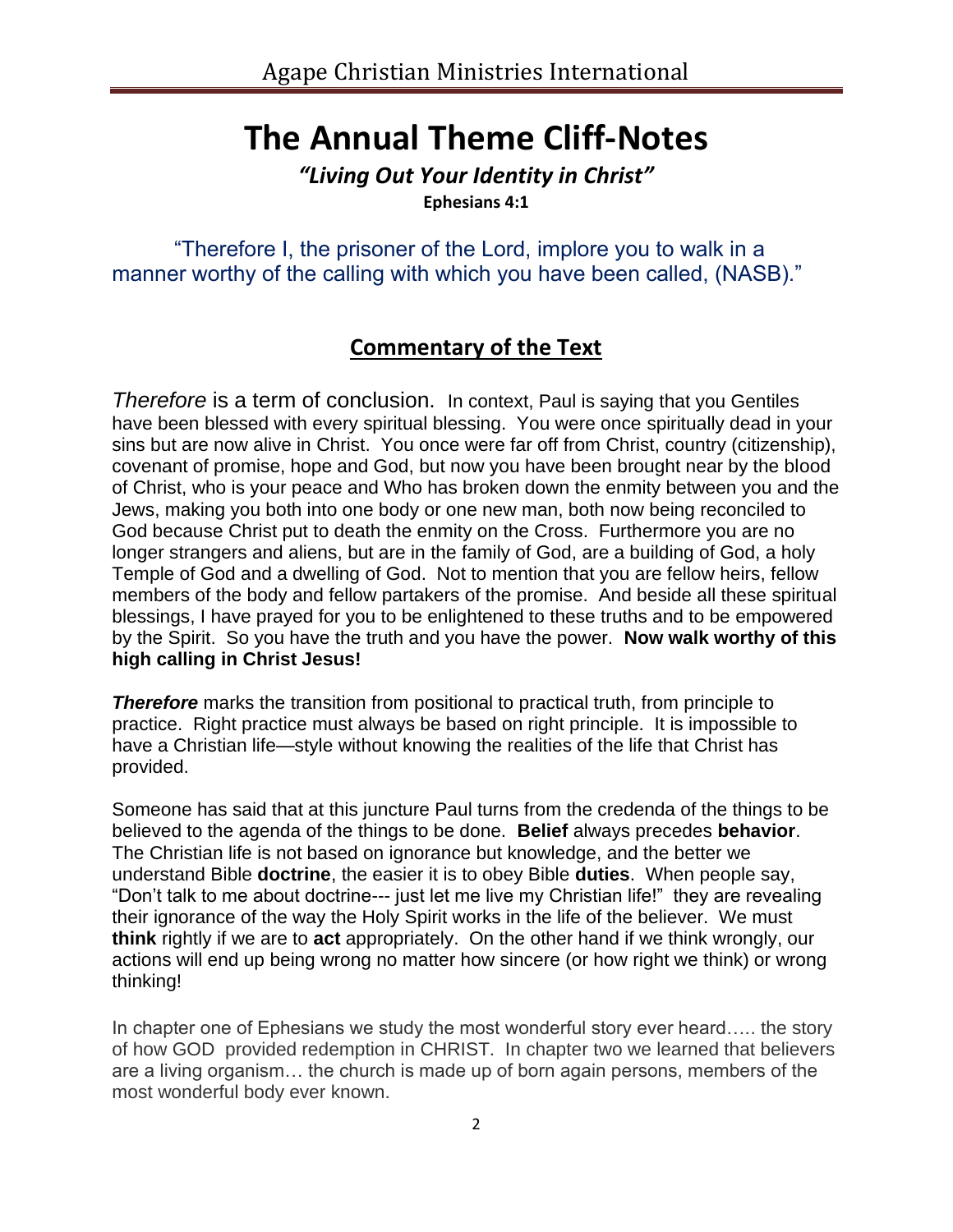In chapter three we learned further that we are the building of GOD ..,..yea, we are the temple of the HOLY SPIRIT. All believers are built together into one holy temple, the habitation of GOD, in our present chapter, Paul begins to outline the walk and the service of the believer. The first section, consisting of the first three chapters, has been entirely doctrinal. The Apostle has been unfolding and displaying in his own marvelous manner the great essential doctrines of the Christian faith, everything that is central and vital to an understanding of the way of salvation. But having done that, the Apostle now moves on to the practical application of his doctrine; he goes on to show how it is related to daily life and living. So we are really at a most important point in this Epistle, a point that marks a very real division….

The Apostle Paul, when he used the word *'therefore'*, makes the connection between faith and practice quite clear. He has laid down the doctrine; it has now got to be applied. Here, then, in chapter 4, the Apostle proceeds to make a great appeal to the Ephesians believers to put into operation the things he has been teaching them. He reminds them of the things that inevitably follow as a natural consequence from an understanding of the great doctrines of the Christian faith. There is always the danger --- and it affects some people more than others---of forgetting that Christianity is, after all, a way of life and a way of living. Of course there are certain people who emphasize that alone, and who know nothing about doctrine and are not interested in doctrine. Such people regard Christianity as a system of morality or of ethics. But I am dealing, rather, with people who are evangelically minded, and whose danger is to stop at doctrine only….if we really do know these things, then more is expected of us. *From the man who has, much is expected; to whom much has been given, much is also expected.*

So it we really have been grasping the great doctrines of the first three chapters of this Epistle let us remember this world therefore. We are not call to halt; we are to go on to the practical life and living, to the ordinary day-to-day application of basic Christian doctrine. It is a glorious experience to be on top of that mountain; but we must go down to the valleys, to all the problems of daily life and living. Around us is this godless world which cannot know about Christ unless you and I tell them about Christ, either by preaching or by mixing with them in our work and employment and the ordinary avocation in life. We must show what we know, and what we have, and above all show Him in whom we have believed…..

Doctrine must always come first; and we must never reverse this order. It is, I repeat, the invariable practice in the New Testament itself to speak of doctrine before the application of doctrine. We must not act until we are clear about our doctrine. This is, beyond all question, the most vital principle of all in connection with the New Testament doctrine of sanctification. So we are entitled to say that this word *therefore* introduces us to the *doctrine of sanctification*.

The first three chapters of our Epistle with all their astonishing teaching have not considered the *doctrine of sanctification* as such….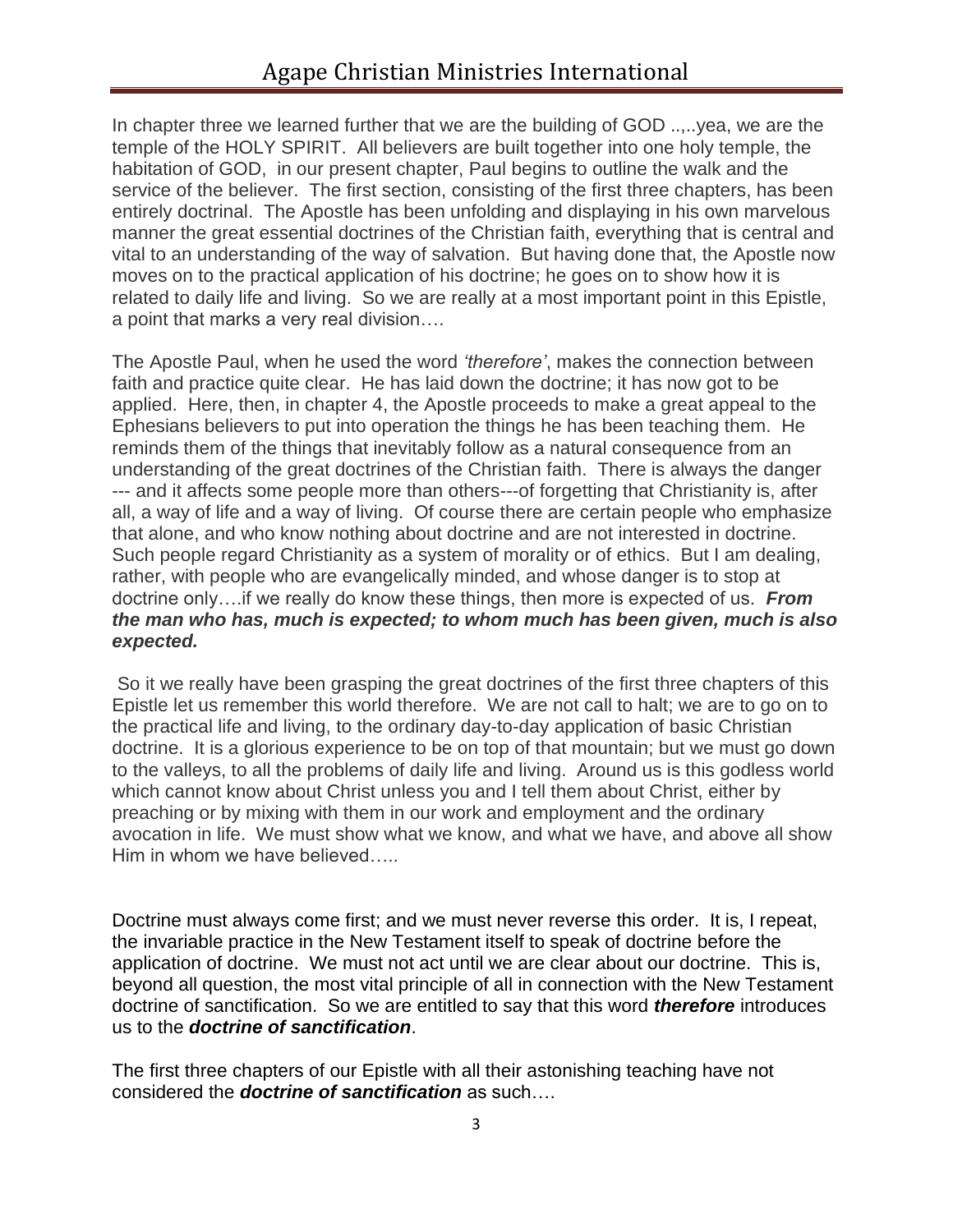The doctrine of the sealing of the Spirit, and the experience of it, is not sanctification. To know the love of Christ is not sanctification. To be filled with all the fulness of God is not sanctification. What then is the relationship between these things.? It is that those are things that promote sanctification, that encourage sanctification, and give us motives for sanctification, but they are not sanctification itself. Sanctification is the outworking, the outliving, by the power that God give sus and that is already in us, of the doctrine we have believed and the experiences we have enjoyed from His gracious hands.

**Therefore** walk the talk, beloved!

# **Notes** \_\_\_\_\_\_\_\_\_\_\_\_\_\_\_\_\_\_\_\_\_\_\_\_\_\_\_\_\_\_\_\_\_\_\_\_\_\_\_\_\_\_\_\_\_\_\_\_\_\_\_\_\_\_\_\_\_\_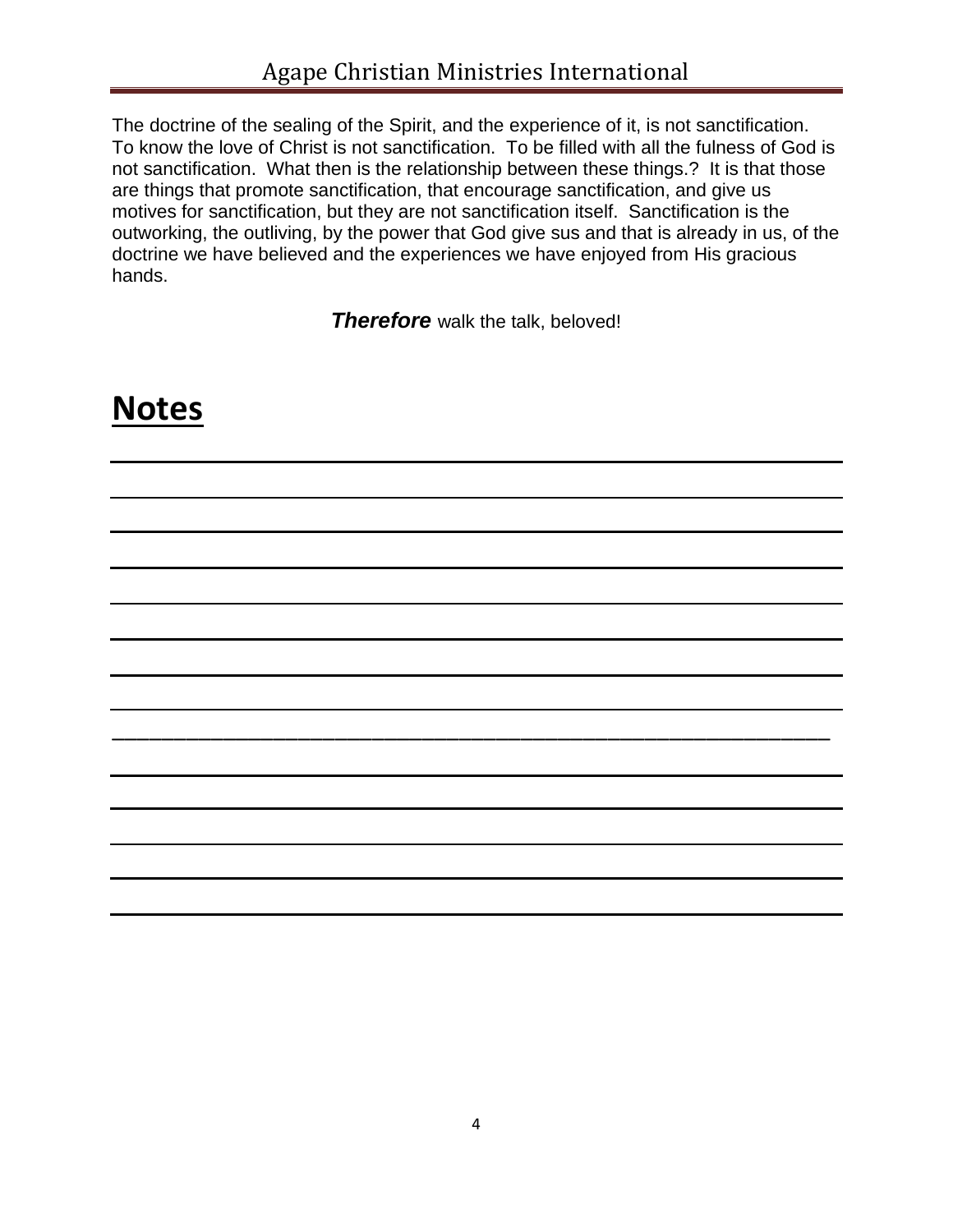#### **Terminology**

**Therefore – is a term of conclusion.** for that reason; consequently.

*Syn: consequently, so, as a result, hence, thus, accordingly, for that reason, that being the case, on that account.*

**Prisoner –** a person deprived of liberty and kept under involuntary restraint, confinement, or custody; especially: one on trial or in prison. (**Prisoner of the Lord-** as regards, and for the sake of the cause, of the Lord). Paul became the Lord's prisoner on the road to Damascus and never sought to be free of that divine imprisonment. He may be reminding his readers of his imprisonment to present them a realistic picture of what he was willing to go through to "walk worthy" as a model to them, and what it might cost them to walk worthy.

Paul was a prisoner to Rome but much more significantly he was a prisoner of Christ voluntarily and at liberty, which is the antithesis of the worldly definition of a prisoner! *Syn: captive, capture, internee.*

**Implore –** beg someone earnestly or desperately to do something. Syn: beg, entreat, beseech, ask, request or call on.

**Walk –** (*an intransitive verb*) to pursue a course of action or way of life. To be or act in association: continue in union. Syn: conduct, behavior.

**Worthy** *–* the root of this term is "worth" --- how much something costs or is valued. It has the root meaning of balancing the scales---what is on one side of the scale should be equal in weight to what is on the other side. By extension, the word came to be applied to anything that was expected to correspond to something else. The believer who walks in a manner worthy of the calling with which he has been called is one whose daily living corresponds to his high position as a child of God and fellow heir with Jesus Christ. His practical living matches his spiritual position. Syn: virtuous, moral, ethical, exemplary, honorable.

**Calling –** a strong urge toward a particular way of life or career; a vocation. *Syn: profession, vocation,* 

**Doctrine –** a belief or set of beliefs held and taught by a church. *Syn: creed, dogma, belief, teaching, ideology*

*.*

**Sanctification –** is a biblical doctrine. It comes from the verb 'sanctify' which means to be "separate" or to be "set apart." It occurs as a result of salvation. It is a progressive process that continues in a Christian's life. Sanctification can be described as an inward spiritual process whereby God brings about holiness and change in the life of a Christian by means of the Holy Spirit.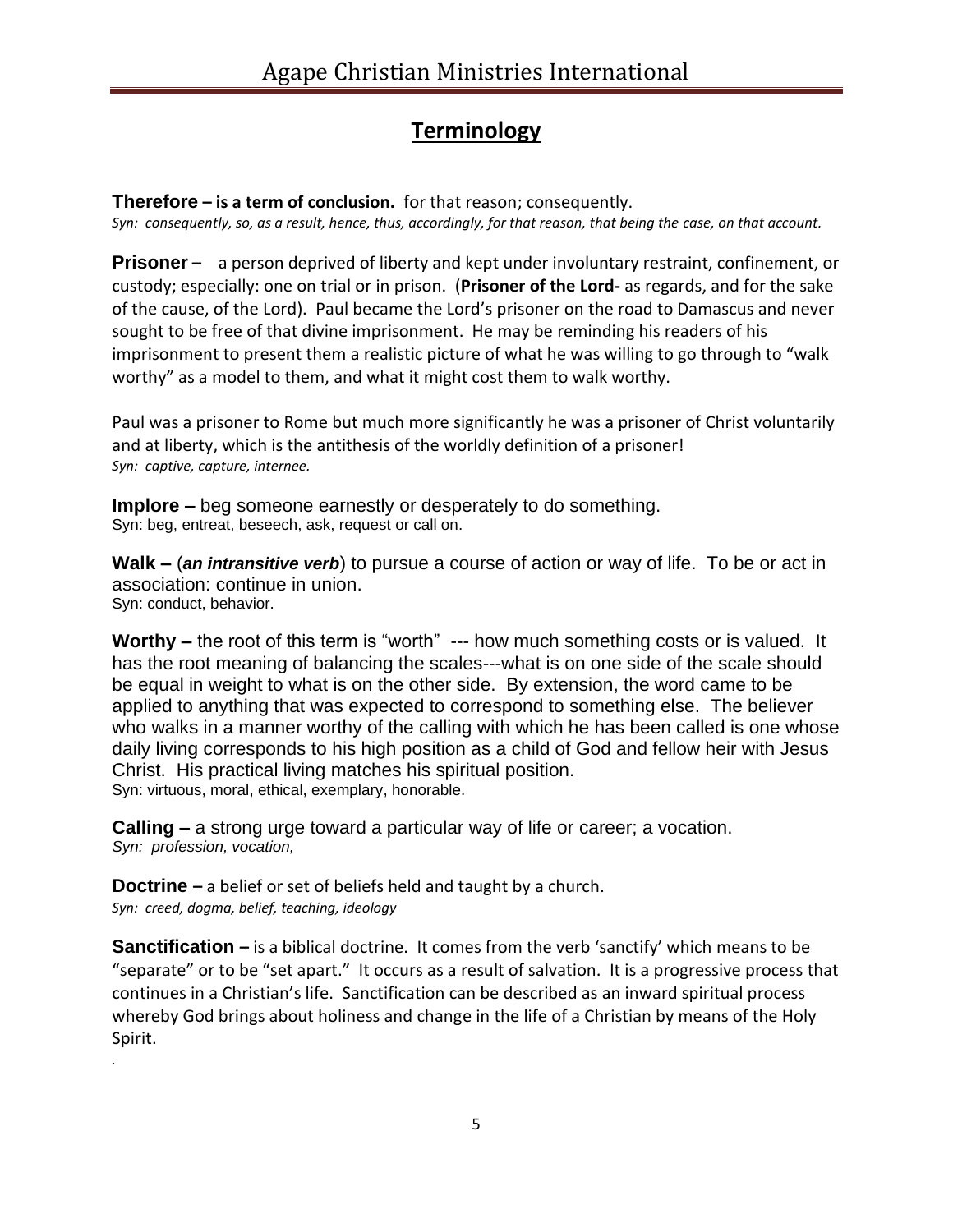## **Christ's Day Of Atonement**

#### by [Wayne Blank](http://www.keyway.ca/htm2002/roadsign.htm)

The tenth day of the seventh month (Tishri) is the Day of Atonement. Jews call it *Yom Kippur.* In [Hebrew](http://www.keyway.ca/htm2002/hebrewal.htm) *Yom* means *day,* (marked from sunset to sunset, as instructed by God) and *Kippur* means to *pardon,* or *condone.* The word *atonement* carries the meaning to English-speaking people. It means to *make amends* or *to reconcile* - to become "at one."

#### **What Does The Day of Atonement Mean To Christians?**

The observance of the Day of Atonement originates all the way to the time of [Moses:](http://www.keyway.ca/htm2002/moses.htm)

"And The Lord [see [YHVH, Adonai, Jehovah, LORD\]](http://www.keyway.ca/htm2004/20040801.htm) spake unto Moses, saying, Also on the tenth day of this seventh month there shall be a day of atonement: it shall be an holy convocation unto you; and ye shall afflict your souls and offer an offering made by fire unto The Lord. And ye shall do no work in that same day: for it is a day of atonement, to make an atonement for you before The Lord your God." (Leviticus 23:26-28 KJV)



The Lord commanded the Day of Atonement as a solemn annual observance of the Israelites, past and future - as plainly evidenced by the example of the *Christian* apostle

Paul, who wrote much of the New Testament that Christianity is based upon, and *who never stopped observing the Day of Atonement* (e.g. Acts 27:9). It's unique in that it's the only of the annual God-commanded Biblical Holy Days in which fasting was *required*. The fast was such a strict requirement that anyone who failed to do so would be *cut off* from the community.

All of the Biblical Holy Days are significant to Christians because they individually symbolize the steps in God's Plan of Salvation (the very purpose of Christianity) for *all* humanity. There is only one God, and only one Way to eternal life. Just as, for example, the Passover's slain lamb symbolizes the sacrifice of [Jesus Christ](http://www.keyway.ca/htm2002/christ.htm) (the "Lamb of God"), or The Feast Of [Trumpets](http://www.keyway.ca/htm2004/20040916.htm) which pictures the future return Of Jesus Christ, the Day of Atonement also has its significance to the Christian world - so much so that many Christians observe the Day of Atonement as a Holy Day, including the fast.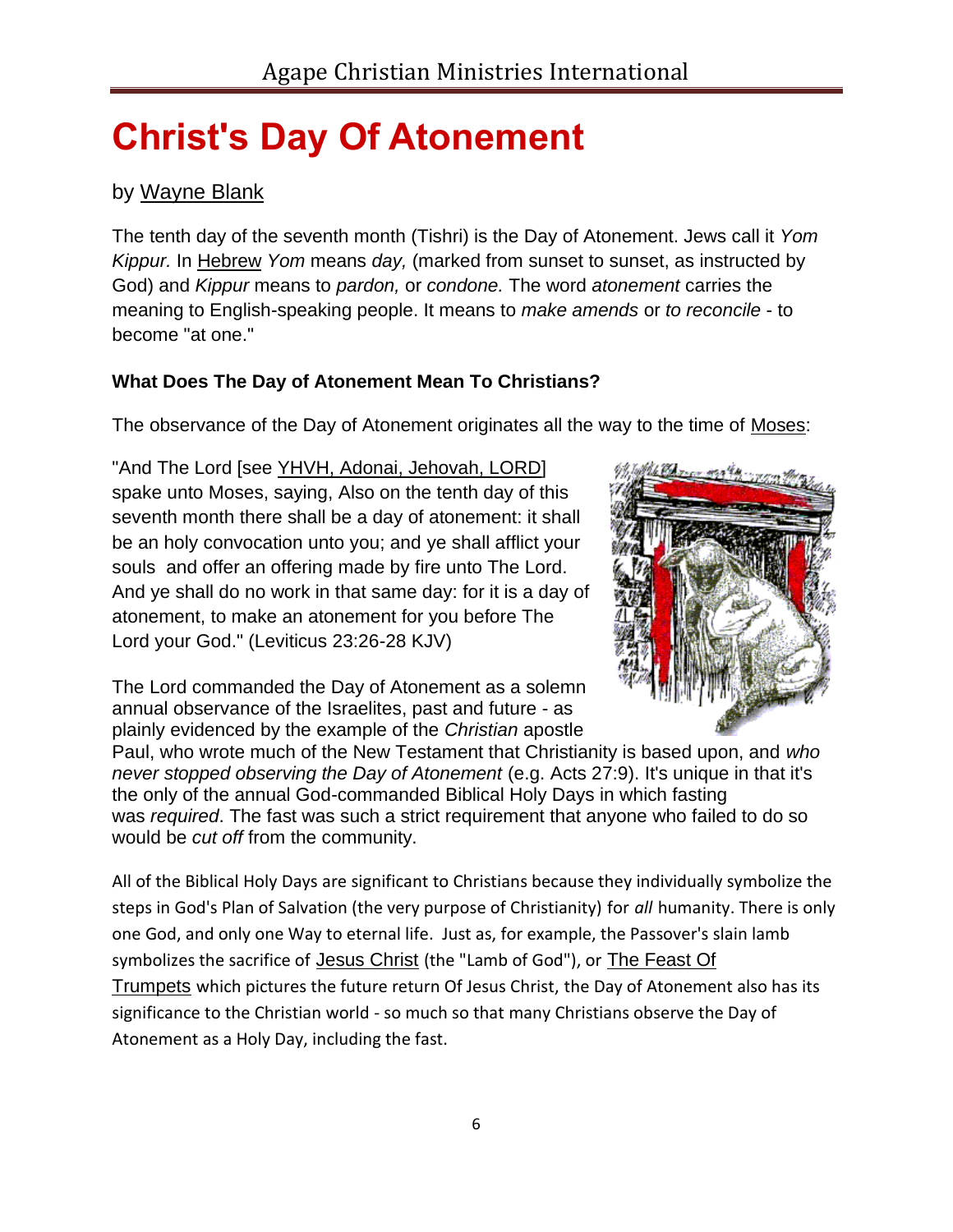The fact that the Biblical Holy days will all be observed by *everyone*, not just Jews or other Israelites, in the *future* after Christ's return, or face God's wrath (e.g. "the punishment of all nations that come not up to keep the feast of tabernacles," see below) is proof that the Biblical Holy Days were not "done away" by Jesus Christ. What *will* be done away is all of the *pagan* "Christian" holidays that have replaced the actual Holy Days in the lives of many Christian-professing people.

"And it shall come to pass, that every one that is left of all the nations which came against Jerusalem shall even go up from year to year to worship the King, The Lord of hosts, and to keep the feast of tabernacles. And it shall be, that whoso will not come up of all the families of the earth unto Jerusalem to worship the King, The Lord of hosts, even upon them shall be no rain. And if the family of Egypt go not up, and come not, that have no rain; there shall be the plague, wherewith The Lord will smite the heathen that come not up to keep the feast of tabernacles. This shall be the punishment of Egypt, and the punishment of all nations that come not up to keep the feast of tabernacles." (Zechariah 14:16-19 KJV

There are 3 elements of the Day of Atonement that apply directly to Christians:

- The first Christians, those closest to the Messiah, including the apostle Paul himself (e.g. Acts 27:9) who wrote much of what became the New Testament, observed the fast of the Day of Atonement as a *Christian* (Acts 27:9).
- The second element involved the high priest. Only once per year, on the Day of Atonement, the high priest [\(Aaron,](http://www.keyway.ca/htm2002/aaron.htm) the brother of Moses, was the first high priest, Aaron's descendants thereafter) entered the Most Holy Place of [The Tabernacle](http://www.keyway.ca/htm2002/tabwild.htm) to offer ceremonial sacrifices for the forgiveness of the people (Hebrews 9:7). That Old Testament observance was a direct fore-picture of Jesus Christ, our High Priest (Hebrews 9:11), Who, after His Sacrifice, entered the very Throne Room of God The Father in heaven to make atonement for all humanity (Hebrews 9:11-12).
- The third element during the Day of Atonement involved the *Azazel* goat, or *scapegoat* which was taken out into the wilderness after having had all of the sins of the Israelites ceremonially placed on it (Leviticus 16:10, 21-22). The scapegoat symbolized the condemnation of Satan for the sins of all humanity, and his being put away in an eternal wilderness from which he will never return (Revelation 20:10). The *sending of the azazel goat* out into the wilderness as done by the Old Testament high priest *after he returned* from inside The Most Holy Place of the Tabernacle is a ceremonial preview of Jesus Christ *sending Satan into the abyss* which will be done *after His Return* from the Throne Room of God The Father.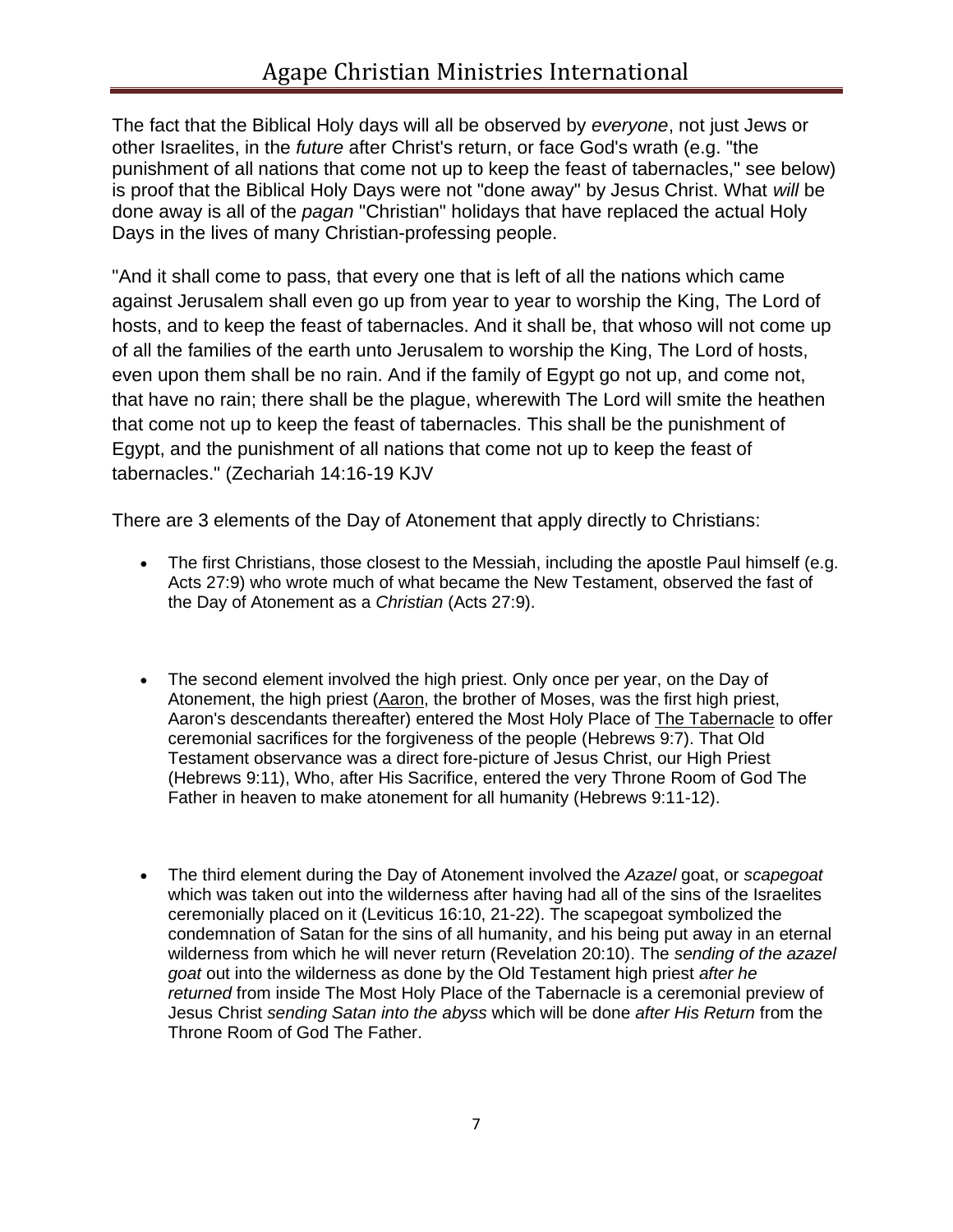The Day of Atonement signifies the 3 most vital aspects of Christianity:

- 1. Willing repentance on the part of those to be saved (see also [Your](http://www.keyway.ca/htm2004/20040915.htm)  [Pardon\)](http://www.keyway.ca/htm2004/20040915.htm).
- 2. The completed sacrifice of Jesus Christ formally presented to God The Father to make atonement for the sins of humanity.
- 3. The final guilty verdict upon Satan as the source of all evil, and the sentencing of him to eternity in the abyss.

#### **Why should Christians celebrate the Day of Atonement?** Atonement

**The Day of Atonement is the fifth of God's annual Holy Days (Leviticus 23:26- 32), following shortly after the Feast of Trumpets. Observed by fasting (verse 27; compare Isaiah 58:3), which means not eating or drinking (Esther 4:16), this day portrays the human race finally becoming at one with God.**

At the return of Jesus Christ, Satan the devil, who now leads all of mankind astray (Ephesians 2:2; Revelation 12:9), will be bound (Revelation 20:1-3) so all humans of all nations can be reconciled to God. In the New Testament Luke referred to this Holy Day as "the fast" in Acts 27:9. When the meaning of the Day of Atonement is fulfilled in the future, it will set the stage for the sixth festival of God, the Feast of Tabernacles.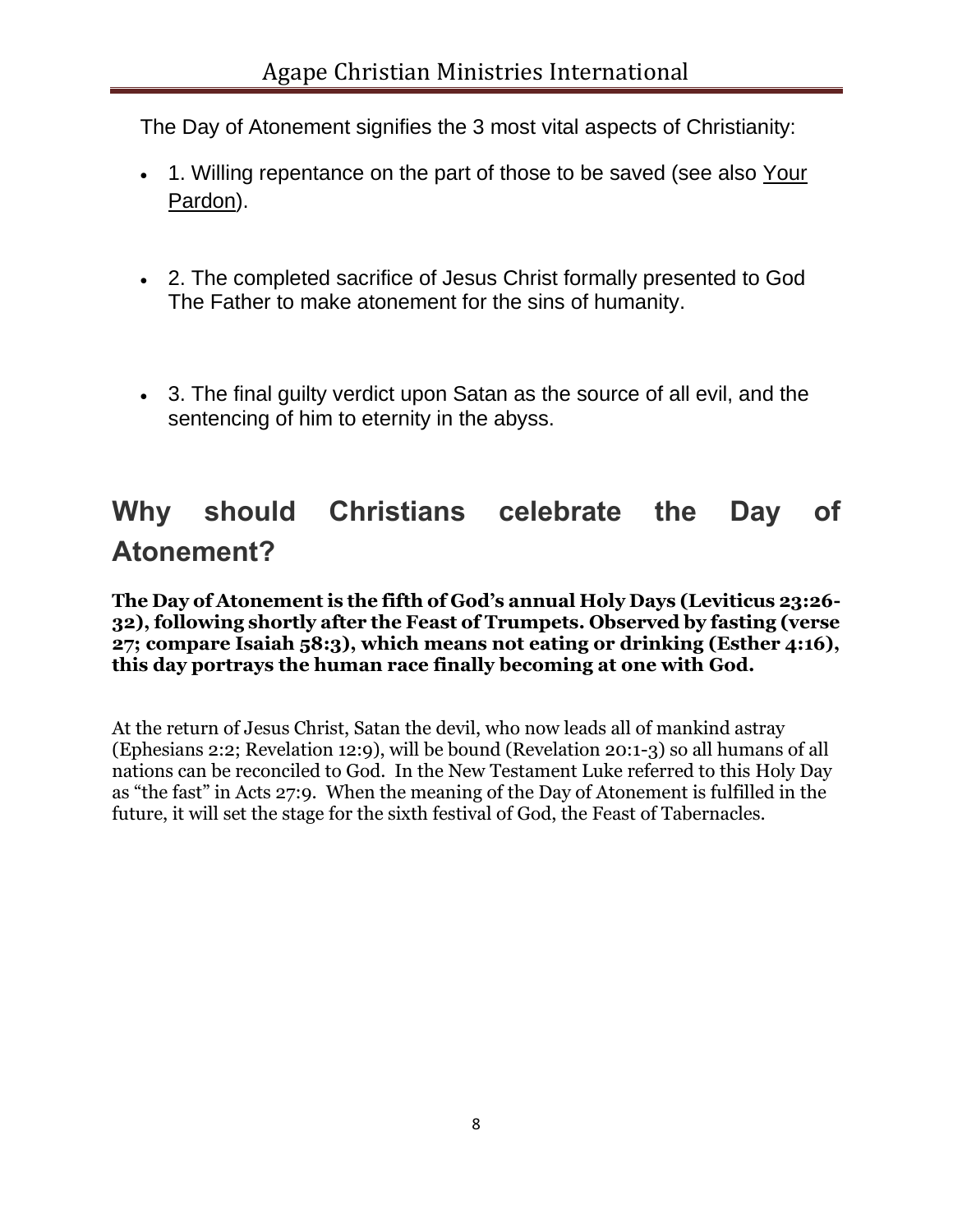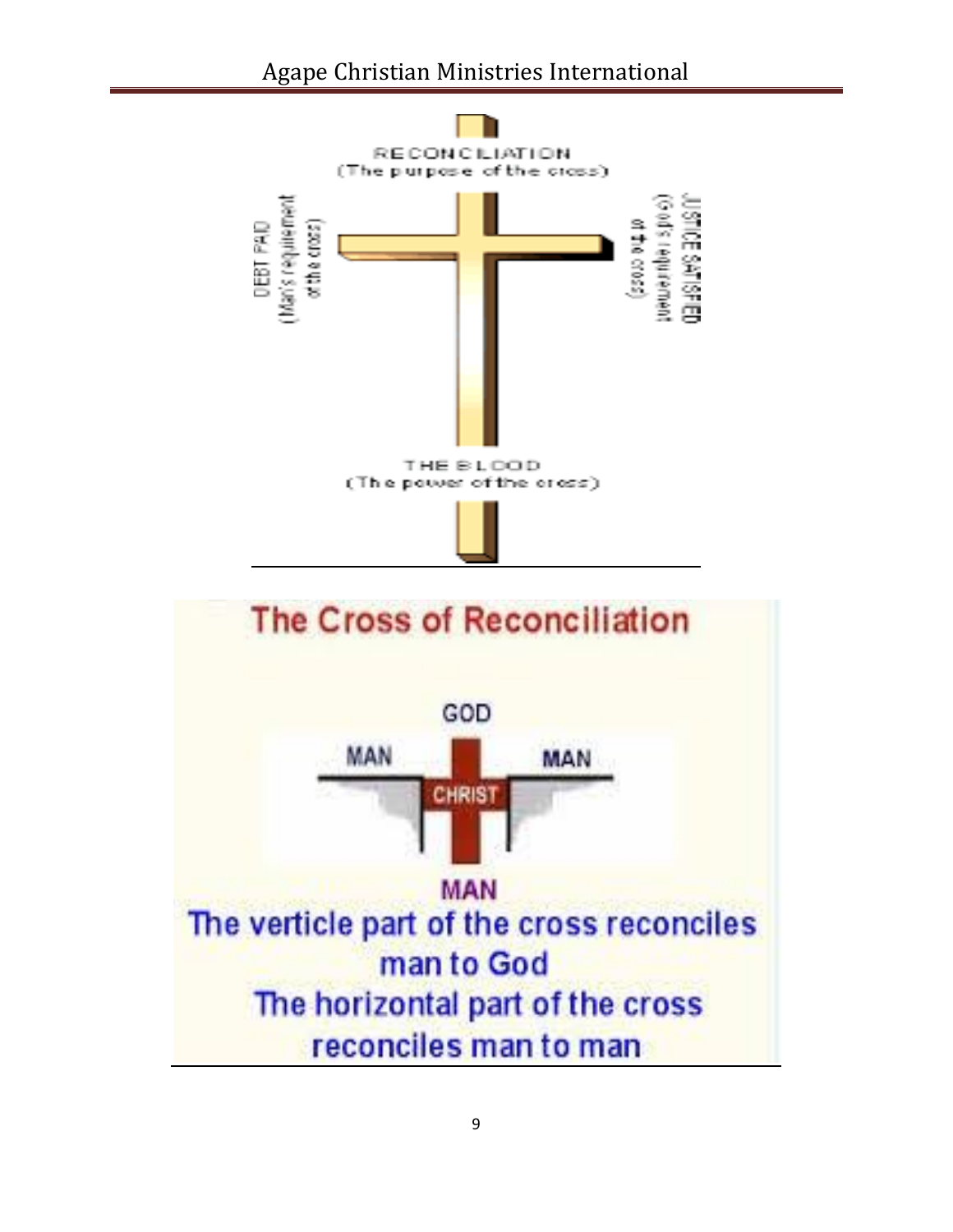#### **Question: "What is expository preaching?"**

**Answer:** Expository preaching involves the exposition, or comprehensive explanation, of the Scripture; that is, expository preaching presents the meaning and intent of a biblical text, providing commentary and examples to make the passage clear and understandable. The word *exposition* is related to the word *expose*— the expository preacher's goal is simply to expose the meaning of the Bible, verse by verse.

As a method, expository preaching differs from topical preaching and textual preaching. To prepare a topical sermon, the preacher starts with a topic and then finds a passage in the Bible that addresses that topic. For example, for the chosen topic of "Laziness," the preacher might refer to [Proverbs](http://biblia.com/bible/esv/Prov%2015.19) 15:19and[18:9](http://biblia.com/bible/esv/Proverbs%2018.9)and touch on [Romans](http://biblia.com/bible/esv/Rom%2012.11) 12:11and2 [Thessalonians](http://biblia.com/bible/esv/2%20Thess%203.10) 3:10. None of the passages is studied in depth; instead, each is used to support the theme of laziness.

In a textual sermon, the preacher uses a particular text to make a point without examining the original intent of that text. For example, someone could use Isaiah [66:7-13](http://biblia.com/bible/esv/Isa%2066.7-13)to preach on motherhood, although motherhood is only peripheral in that text, being merely an illustration of the true theme, which is the restoration of Israel during the Millennial Kingdom.

In both topical and textual sermons, the Bible passage is used as support material for the topic. In expository sermons, the Bible passage is the topic, and support materials are used to explain and clarify it.

To prepare an expository sermon, the preacher starts with a passage of Scripture and then studies the grammar, the context, and the historical setting of that passage in order to understand the author's intent. In other words, the expositor is also an exegete—one who analyzes the text carefully and objectively. (See our article "What is the [difference](http://www.gotquestions.org/exegesis-eisegesis.html) between exegesis and [eisegesis?](http://www.gotquestions.org/exegesis-eisegesis.html)") Once the preacher understands the meaning of the passage, he then crafts a sermon to explain and apply it. The result is expository preaching.

G. Campbell Morgan, pastor of London's Westminster Chapel and known as "the prince of expositors," taught that a sermon is limited by the text it is covering. Every word from the pulpit should amplify, elaborate on, or illustrate the text at hand, with a view towards clarity. He wrote, "The sermon is the text repeated more fully." A sermon's primary function is to present the text.

While exposition is not the only valid mode of preaching, it is the best for teaching the plain sense of the Bible. Expositors usually approach Scripture with these assumptions:

1) The Bible is God's Word. If every word of God is pure and true ([Psalm](http://biblia.com/bible/esv/Ps%2012.6) 12:6;[19:9](http://biblia.com/bible/esv/Psalm%2019.9);[119:140](http://biblia.com/bible/esv/Psalm%20119.140)), then every word deserves to be examined and understood.

2) Men need divine wisdom in order to understand the Word (1 [Corinthians](http://biblia.com/bible/esv/1%20Cor%202.12-16) 2:12-16).

3) The preacher is subject to the text, not the other way around. Scripture is the authority, and its message must be presented honestly, apart from personal bias.

4) The preacher's job is to clarify the text and call for a corresponding response from his hearers.

An expositor cares little if his audience says, "What a great sermon" or "What an entertaining speaker." What he truly wants them to say is, "Now I know what that passage means," or "I better understand who God is and what He requires of me."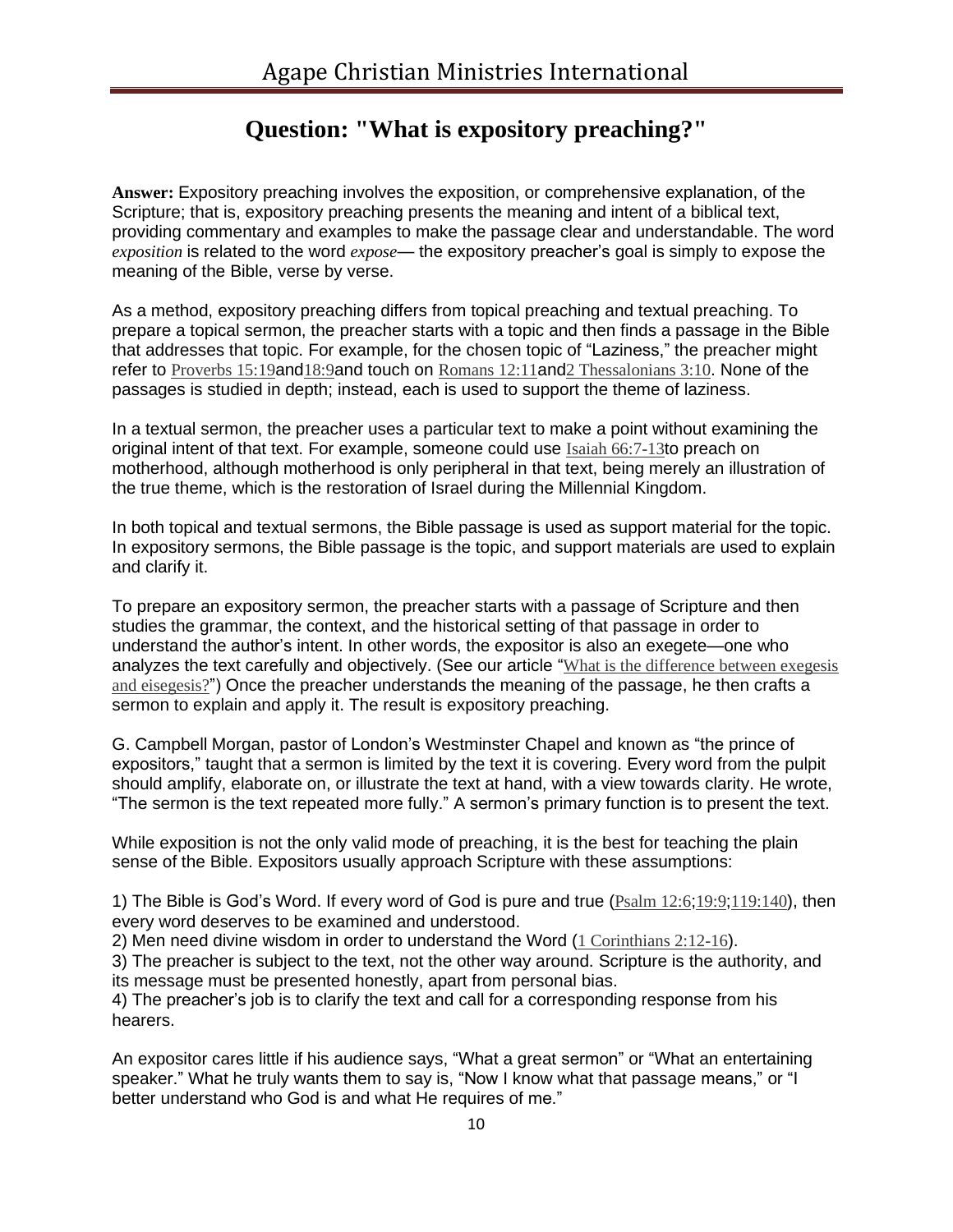#### **What is the difference between exegesis and eisegesis?**

**Answer:** Exegesis and eisegesis are two conflicting approaches in Bible study. Exegesis is the exposition or explanation of a text based on a careful, objective analysis. The word exegesis literally means "to lead out of." That means that the interpreter is led to his conclusions by following the text.

The opposite approach to Scripture is eisegesis, which is the interpretation of a passage based on a subjective, non-analytical reading. The word eisegesis literally means "to lead into," which means the interpreter injects his own ideas into the text, making it mean whatever he wants.

Obviously, only exegesis does justice to the text. Eisegesis is a mishandling of the text and often leads to a misinterpretation. Exegesis is concerned with discovering the true meaning of the text, respecting its grammar, syntax, and setting. Eisegesis is concerned only with making a point, even at the expense of the meaning of words.

Second [Timothy](http://biblia.com/bible/esv/2%20Tim%202.15) 2:15 commands us to use exegetical methods: "Present yourself to God as one approved, a workman who does not need to be ashamed and who correctly handles the word of truth." An honest student of the Bible will be an exegete, allowing the text to speak for itself. Eisegesis easily lends itself to error, as the would-be interpreter attempts to align the text with his own preconceived notions. Exegesis allows us to agree with the Bible; eisegesis seeks to force the Bible to agree with us.

The process of exegesis involves 1) observation: what does the passage say? 2) interpretation: what does the passage mean? 3) correlation: how does the passage relate to the rest of the Bible? and 4) application: how should this passage affect my life?

Eisegesis, on the other hand, involves 1) imagination: what idea do I want to present? 2) exploration: what Scripture passage seems to fit with my idea? and 3) application: what does my idea mean? Notice that, in eisegesis, there is no examination of the words of the text or their relationship to each other, no cross-referencing with related passages, and no real desire to understand the actual meaning. Scripture serves only as a prop to the interpreter's idea.

To illustrate, let's use both approaches in the treatment of one passage:

#### **2 Chronicles 27:1-2**

"Jotham was twenty-five years old when he became king, and he reigned in Jerusalem sixteen years. . . . He did what was right in the eyes of the LORD, just as his father Uzziah had done, but unlike him he did not enter the temple of the LORD."

#### *EISEGESIS*

First, the interpreter decides on a topic. Today, it's "The Importance of Church Attendance." The interpreter reads2 [Chronicles](http://biblia.com/bible/esv/2%20Chron%2027.1-2) 27:1-2and sees that King Jotham was a good king, just like his father Uzziah had been, except for one thing: he didn't go to the temple! This passage seems to fit his idea, so he uses it. The resulting sermon deals with the need for passing on godly values from one generation to the next. Just because King Uzziah went to the temple every week didn't mean that his son would continue the practice. In the same way, many young people today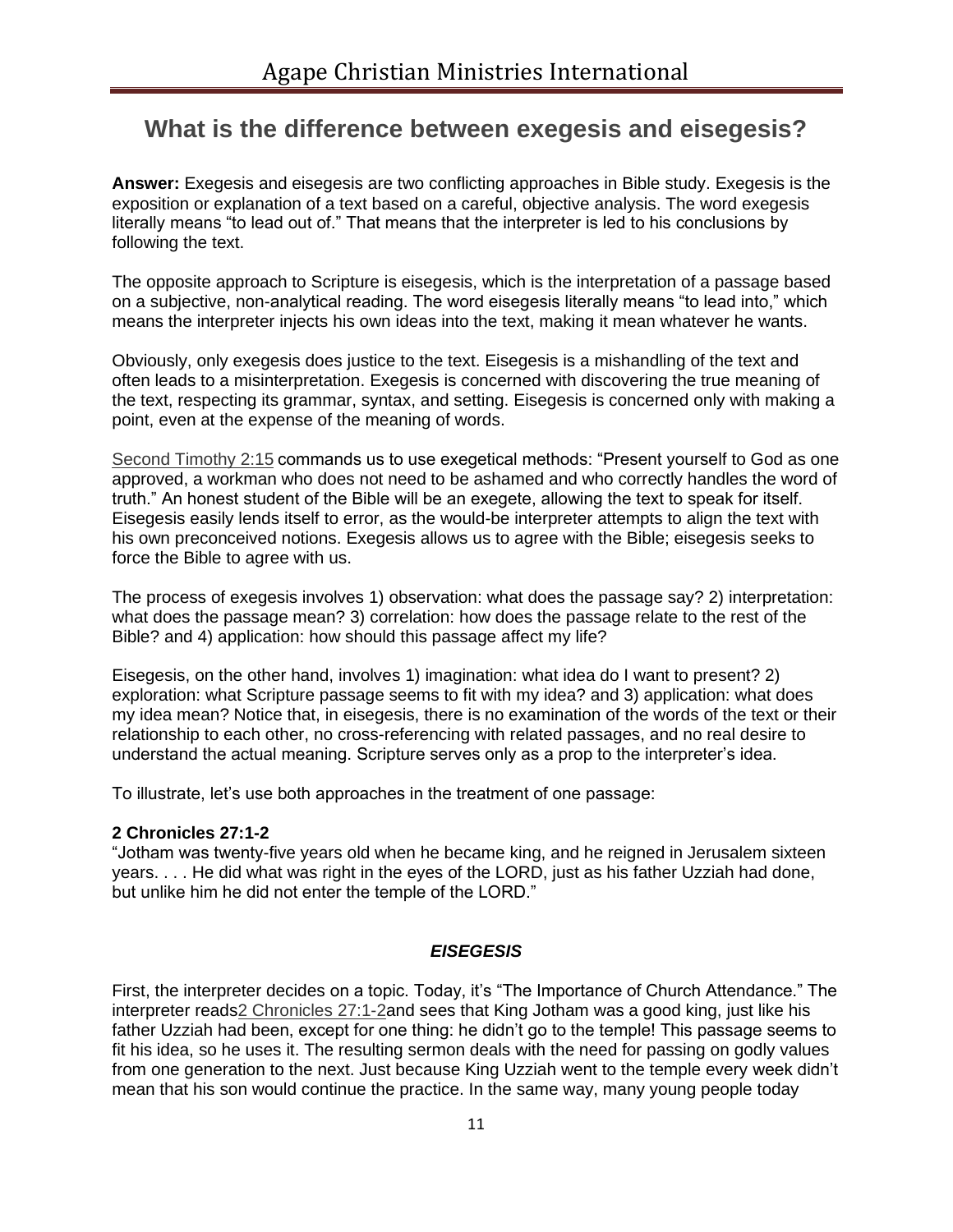tragically turn from their parents' training, and church attendance drops off. The sermon ends with a question: "How many blessings did Jotham fail to receive, simply because he neglected church?"

Certainly, there is nothing wrong with preaching about church attendance or the transmission of values. And a cursory reading of2 [Chronicles](http://biblia.com/bible/esv/2%20Chron%2027.1-2) 27:1-2seems to support that passage as an apt illustration. However, the above interpretation is totally wrong. For Jotham not to go to the temple was not wrong; in fact, it was very good, as the proper approach to the passage will show.

#### *EXEGESIS*

First, the interpreter reads the passage and, to fully understand the context, he reads the histories of both Uzziah and Jotham (2 [Chronicles](http://biblia.com/bible/esv/2%20Chron%2026-27) 26-27;2 Kings [15:1-6](http://biblia.com/bible/esv/2%20Kings%2015.1-6)[,32-38\)](http://biblia.com/bible/esv/2%20Kings%2015.32-38). In his observation, he discovers that King Uzziah was a good king who nevertheless disobeyed the Lord when he went to the temple and offered incense on the altar—something only a priest had the right to do (2 [Chronicles](http://biblia.com/bible/esv/2%20Chron%2026.16-20) 26:16-20). Uzziah's pride and his contamination of the temple resulted in his having "leprosy until the day he died" (2 [Chronicles](http://biblia.com/bible/esv/2%20Chron%2026.21) 26:21).

Needing to know why Uzziah spent the rest of his life in isolation, the interpreter studie[sLeviticus](http://biblia.com/bible/esv/Lev%2013.46) [13:46a](http://biblia.com/bible/esv/Lev%2013.46)nd does some research on leprosy. Then he compares the use of illness as a punishment in other passages, such as2 [Kings](http://biblia.com/bible/esv/2%20Kings%205.27) 5:27;2 [Chronicles](http://biblia.com/bible/esv/2%20Chron%2016.12) 16:12; an[d21:12-15.](http://biblia.com/bible/esv/2%20Chronicles%2021.12-15)

By this time, the exegete understands something important: when the passage says Jotham "did not enter the temple of the LORD," it means he did not repeat his father's mistake. Uzziah had proudly usurped the priest's office; Jotham was more obedient.

The resulting sermon might deal with the Lord's discipline of His children, with the blessing of total obedience, or with our need to learn from the mistakes of the past rather than repeat them.

Of course, exegesis takes more time than eisegesis. But if we are to be those unashamed workmen "who correctly handle the word of truth," then we must take the time to truly understand the text. Exegesis is the only way.

> **"Be diligent to present yourself approved to God, a worker who does not need to be ashamed, rightly dividing the word of truth (11Timothy 2:15)."**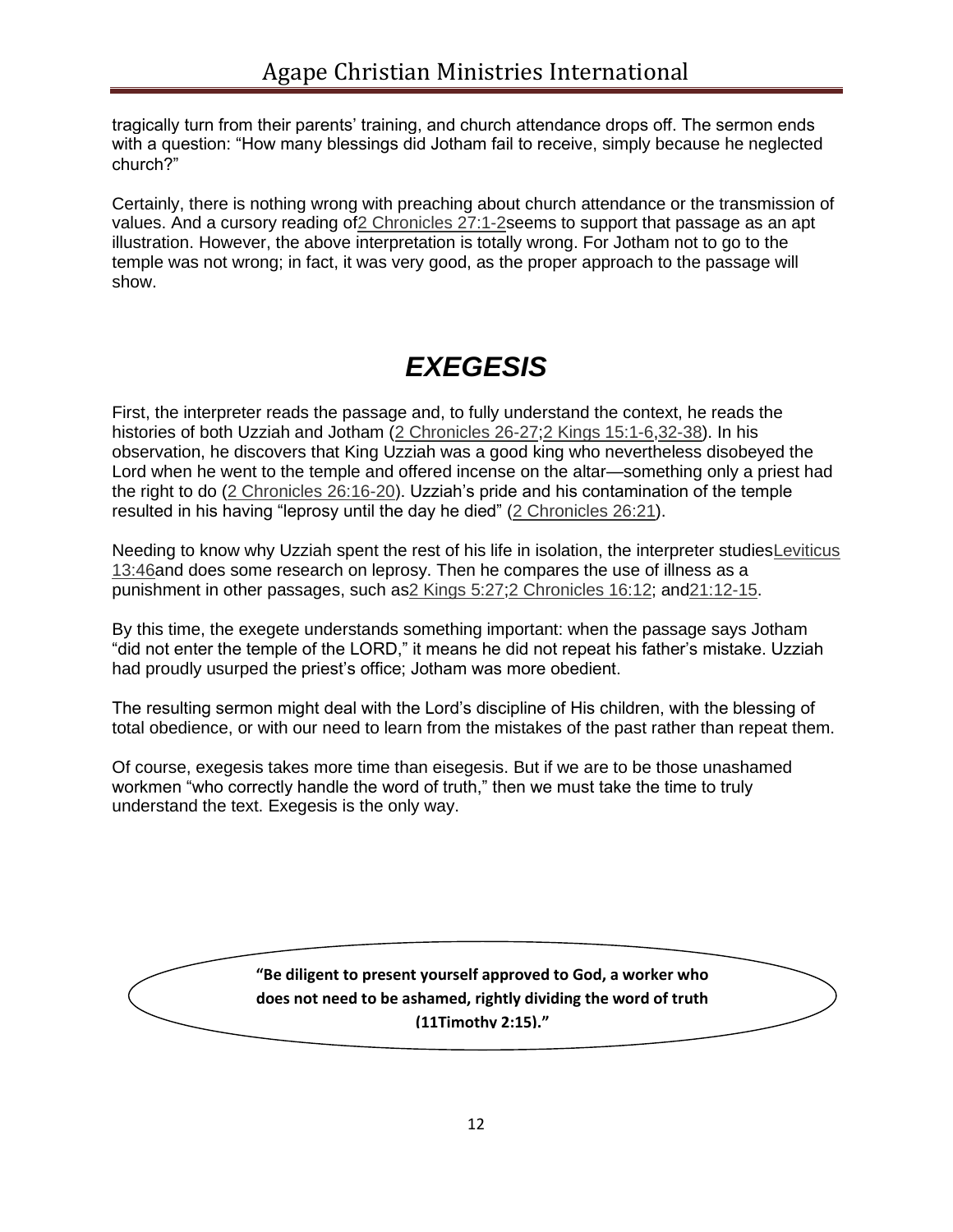#### **WE REMEMBER**

*10% of what we read 20% of what we hear 30% of what we see 50% of what we see and hear* **70% of what we discuss with others 80% of what we personally experience 95% of what we teach others**

**By Edgar Dale**

#### **Theory**

We can learn by reading, listening and having experiences. The best way for most people is often a combination, but with a strong active component, as the tables below show. Note also how the second table indicates how a strong follow-up with practice, feedback and coaching strengthens learning even more.

#### **Learning Recall Related to Type of Presentation**

|                                                       | <b>Ability to Recall</b> |                 |  |
|-------------------------------------------------------|--------------------------|-----------------|--|
| <b>Presentation</b>                                   | after 3 hours            | after 3<br>days |  |
| Spoken lecture                                        | 25%                      | $10 - 20%$      |  |
| Written (reading)                                     | 72%                      | 10%             |  |
| Visual and verbal (illustrated lecture)               | 80%                      | 65%             |  |
| Participatory (role plays, case studies,<br>practice) | 90%                      | 70%             |  |